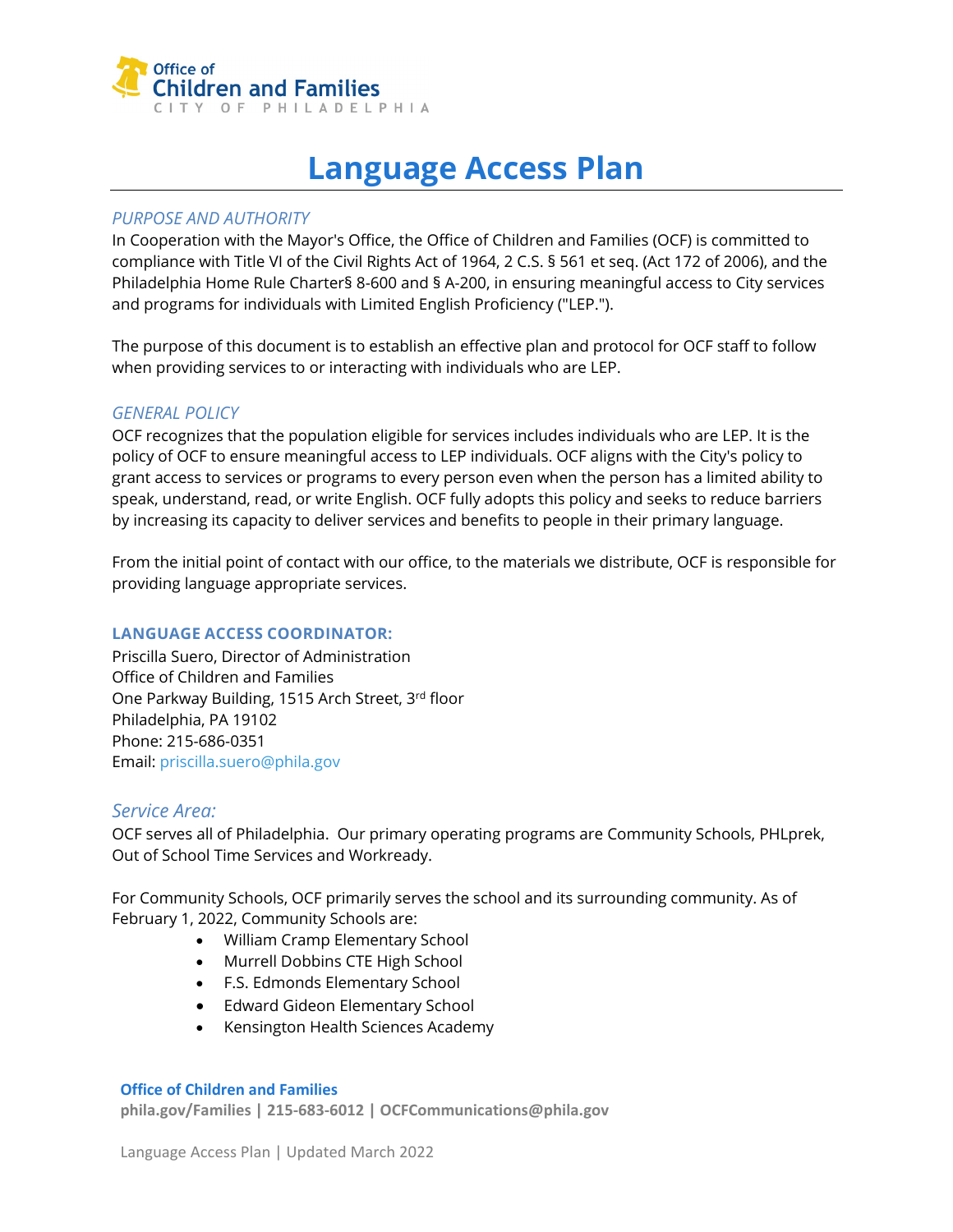

- Logan Elementary School
- Southwark Elementary School
- South Philadelphia High School
- Tilden Middle School
- George Washington High School
- Alain Locke Elementary School
- Samuel Gompers School
- Hamilton Disston School
- Overbrook Educational Center
- John H. Webster School
- James Logan Elementary
- Richard R. Wright School

# **Overview**

# OCF provides the following guidance for staff serving LEP individuals.

### *In-person Services*

When no bilingual staff are available to interpret, staff must use telephonic interpretation. In addition:

- The use of informal interpreters such as family, friends of the person seeking services, or other customers is discouraged.
- Minor children are prohibited from acting as interpreters.
- No staff may suggest or require that an LEP customer provide an interpreter to receive services.

### *Meetings/Information Sessions*

If language needs are anticipated, OCF will arrange with the Office of Immigrant (OIA) to utilize in person interpretation for the appropriate languages spoken.

### *Community Engagement and Public Outreach*

In these cases, OCF will arrange with OIA to use in-person interpretation for the appropriate languages spoken.

### *Constituent Concerns Via Phone*

For phone interpretation, first use staff members that speak the desired language. If no staff are available, phone interpretation is used. Please refer to sections above for additional guidance.

#### **Office of Children and Families**

**phila.gov/Families | 215-683-6012 | OCFCommunications@phila.gov**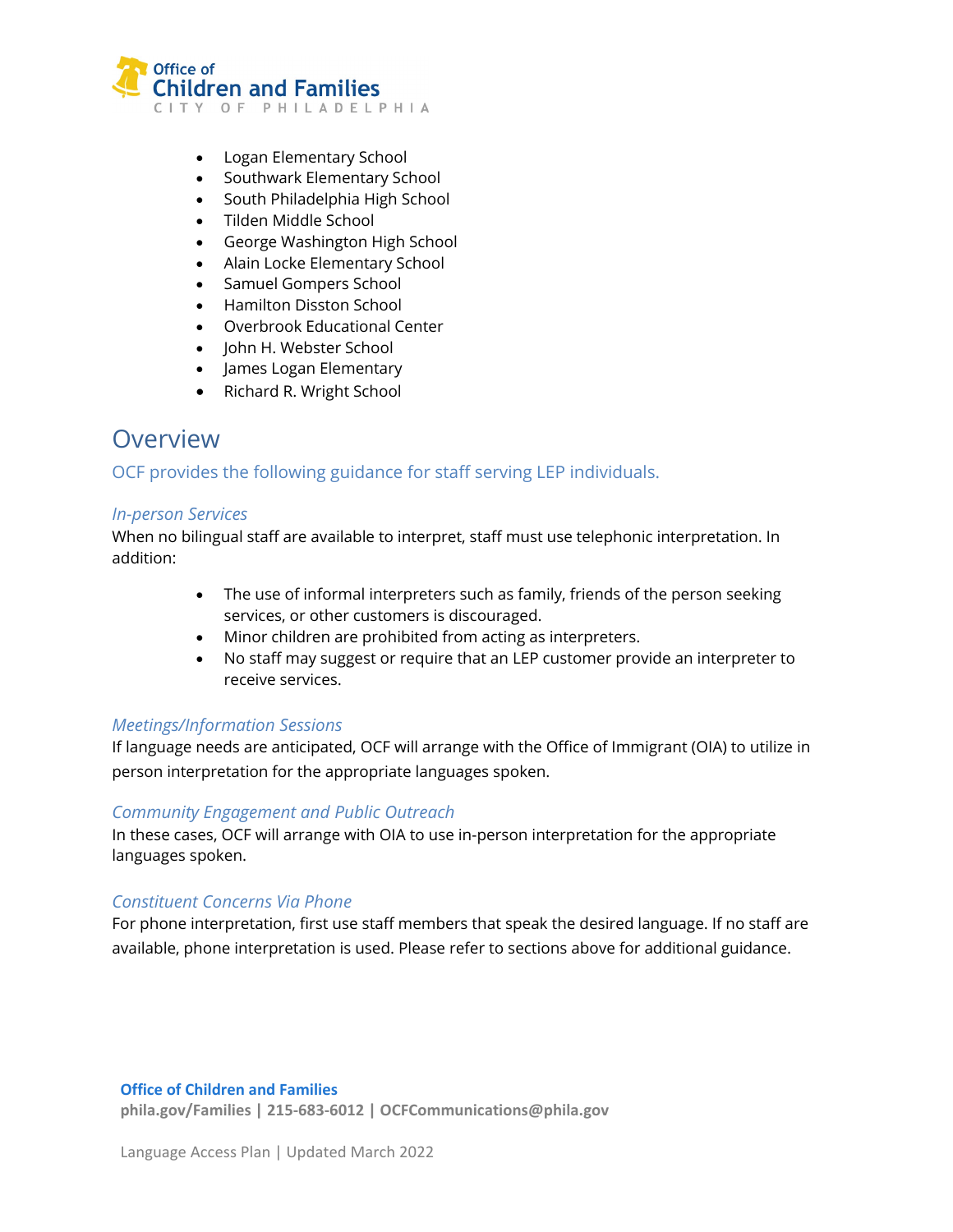

# Interpretation

To ensure that LEP does not deprive the public of rights and privileges, our department will continue to provide an interpreter at no cost to the resident for LEP individuals.

Services offered include telephonic interpretation and in person interpretation:

### **Telephonic Interpretation Services**

When to use telephonic interpretation services:

- An individual approaches an employee and appears to be asking for help but has difficulty communicating what they need, and/or
- When a request for an interpreter is made either orally, in writing or by pointing to a language card, the employee shall determine whether bi-lingual staff in the office is available who speaks the language being requested.

### **In-person interpretation services**

An in-person interpretation service should be used when an OCF staff member is holding an event that will include LEP individuals that do not speak English as a second language. For events held at schools, OCF will work in partnership with the School District of Philadelphia to identify interpreters.

# Translation Services

Our department will continue to translate key materials, at no cost to the resident for LEP individuals. The service is provided through a provider contract to deliver timely and accurate translations in the appropriate language.

# Staff Training

OCF will circulate this language access policy and protocols to all staff after adoption; and thereafter every two years and upon new staff hire.

OCF staff will have regular training on our Language Access Services and Protocol. All staff providing technical assistance, training, or receiving inbound calls will receive annual LEP training, or training upon employment, and then annually.

LEP training will include information on the following topics:

- Legal obligation to provide language assistance.
- LEP plan and protocols.

#### **Office of Children and Families**

**phila.gov/Families | 215-683-6012 | OCFCommunications@phila.gov**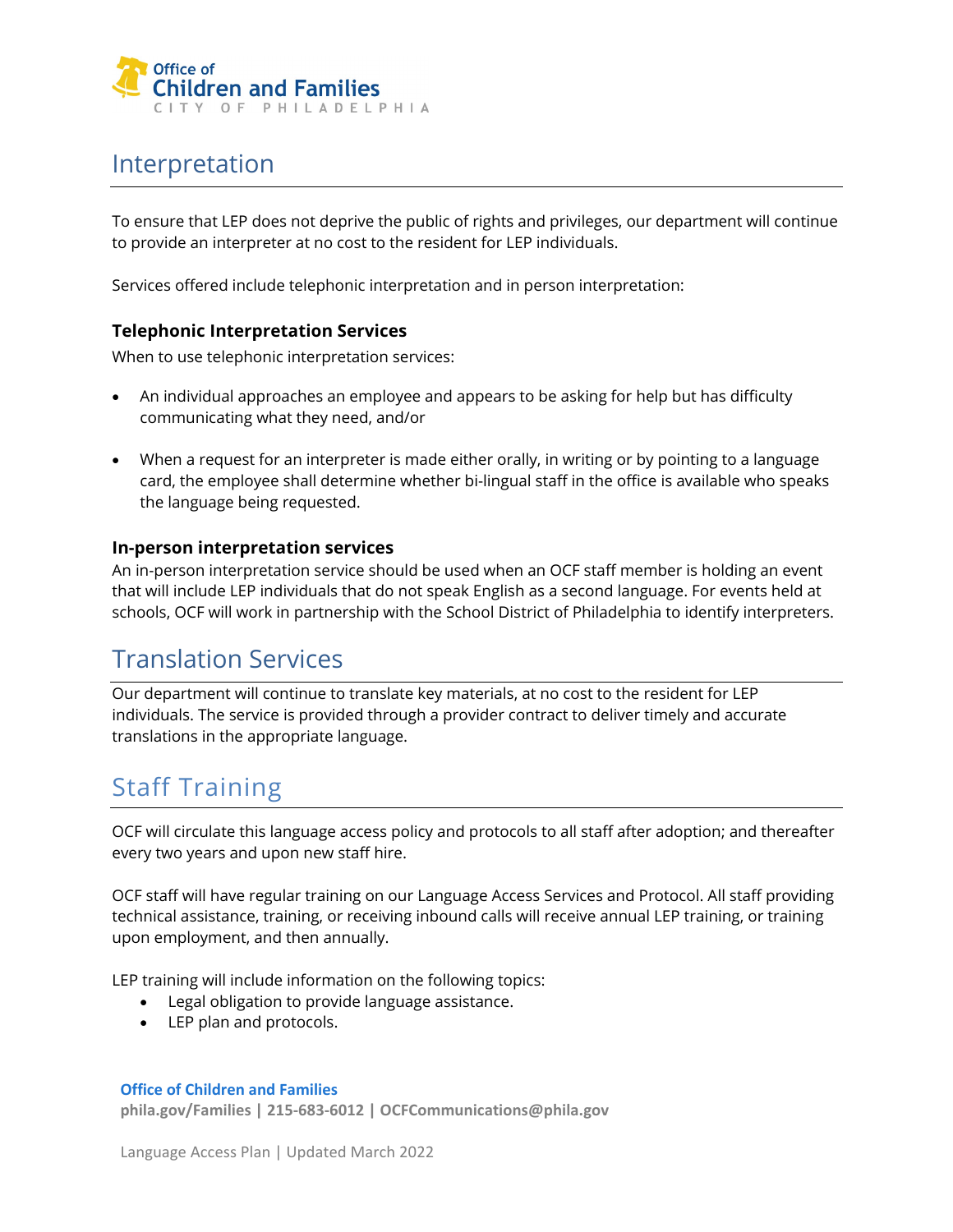

- Identifying and responding appropriately to LEP individuals.
- Documenting LEP individuals' language preference.
- Obtaining interpreters (in-person and over-the-phone).
- Using and working with interpreters (in-person and over-the-phone).
- Translating procedures.
- Documenting language requests.
- Use of bilingual staff as in-house interpreters.

Within 12 months of the adoption of this policy, all staff who have regular interaction with LEP individuals will be trained on cultural competency, including this and the appropriate use of interpreters and translators. All new staff members will receive cultural competency training within six months of the beginning of their employment with OCF. After their initial training, all staff members will receive refresher training in cultural competency and language access every three years.

Staff that regularly interact with the public and those who will serve as in-house interpreters will be trained on OCF's LEP policy, plan, and protocols. Training will ensure that staff members are effectively able to work in person and/or by telephone with LEP individuals. Management staff will be included in this training, even if they do not interact regularly with LEP individuals, to ensure that they fully understand the policy, plan, and protocols so they can reinforce their importance and ensure implementation.

New staff training will be provided on the OCF Language Access Plan and Protocol and provide guidance on how to effectively communicate with LEP residents.

# NOTICE OF THE RIGHT TO LANGUAGE ACCESS

- Posters notifying LEP individuals of their right to language services will be developed and displayed in areas of public contact. These posters will contain a simple message - such as, 'Free Interpreter services are available. Please ask for assistance. The information will be in English as well as the primary languages spoken in the service area.
- Department notices and flyers will also provide notice of the availability of language services and a simple instruction on how to request language assistance.
- All staff will have access to the City of Philadelphia Language Access Cards.
- In all areas of public contact and on its website, OCF will post and maintain clear and readable signs in the languages most prevalent in the City notifying LEP individuals that free translation and interpretation services are available to them.

#### **Office of Children and Families**

**phila.gov/Families | 215-683-6012 | OCFCommunications@phila.gov**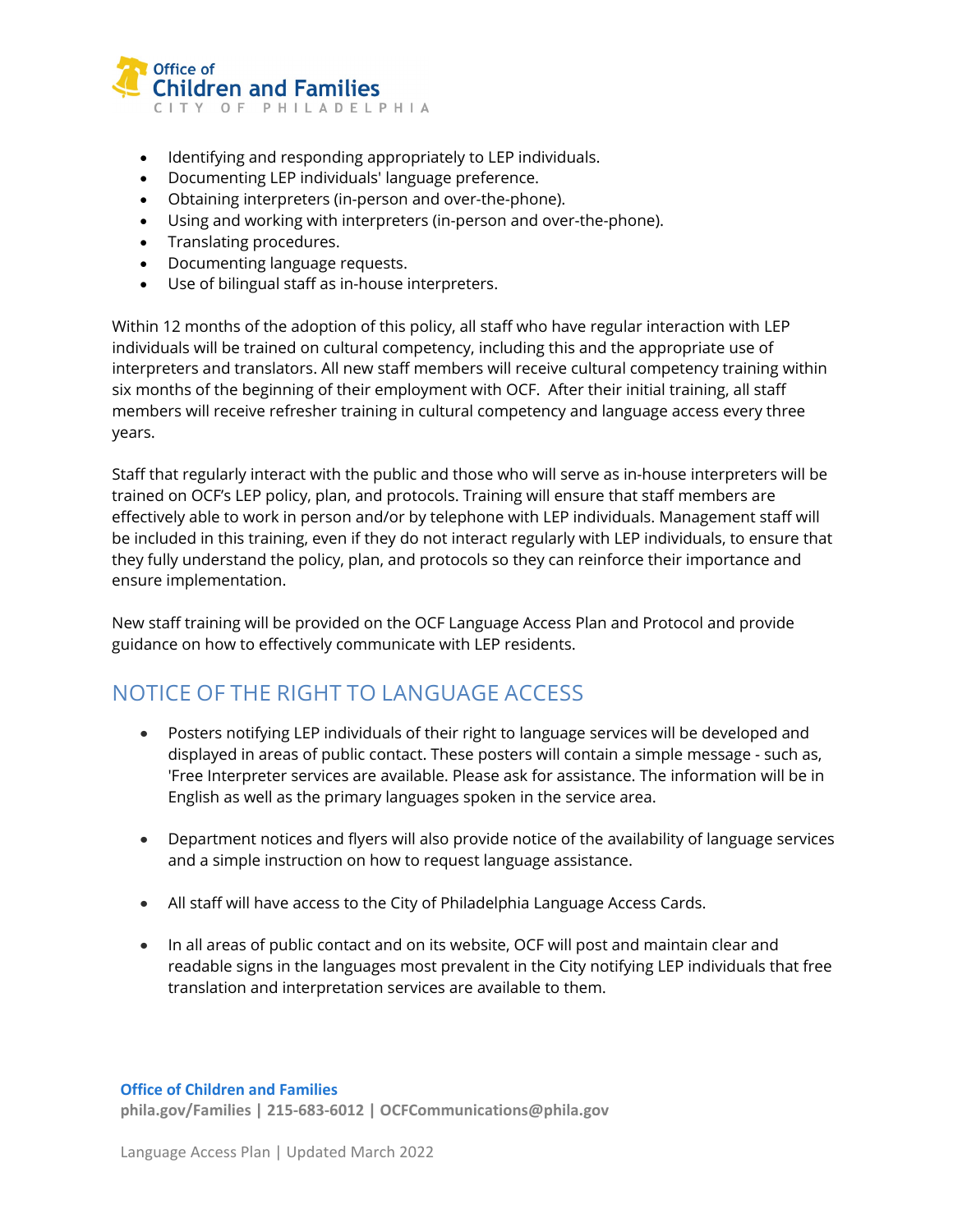

### **DATA COLLECTION AND ANNUAL REPORT**

The following information will be required to be monitored and collected by front-line staff and will be aggregated via annual reports.

- 1. Number of LEP encounters (by Language), ASL encounters, when they occurred and total time of interaction
- 2. Type of language Services Provided to LEP Customers
- 3. Number of Documents Translated
- 4. Language Services Expenditures

Additionally, Language Access Coordinators will be required to report quarterly on the following:

- 1. Number of bilingual staff
- 2. Number of staff trained in Language Access/Cultural Competency

OCF will conduct an annual evaluation of its Language Access Plan to determine its overall effectiveness, and identify new strategies for serving LEP residents. The designated staff will lead the evaluation with the assistance of the Deputy Mayor.

Evaluation results and recommended changes will be shared by the OCF Language Access Coordinator and incorporated into annual report which is required to be filed under Philadelphia Home Rule Charter§ 8-600. The Language Access Coordinator will also keep records of any language access services provided and will make this information available during the annual review process.

# **LANGUAGE ACCESS COMPLAINT PROCEDURE**

If a person has a formal Language Access grievance with and believes they has been wrongly denied the benefits of this Language Access Plan, a complaint must be filed within six months of the alleged denial. To file a formal complaint, please contact in person, by mail or e-mail:

Maria Giraldo Gallo, PMP Office of Immigrant Affairs (OIA) Language Access Program Manager 1401 John F. Kennedy Blvd, Suite 1430 Philadelphia, PA 19102 (215) 686-0876 E-Mail: maria.giraldo-gallo@phila.gov

Additionally, any person, regardless of immigration status, may submit a formal legal complaint through the Philadelphia Commission on Human Relations. To do so, please complete a Public Accommodations Discrimination Intake Form and submit in person or by mail to:

Philadelphia Commission on Human Relations - The Curtis Center

#### **Office of Children and Families**

**phila.gov/Families | 215-683-6012 | OCFCommunications@phila.gov**